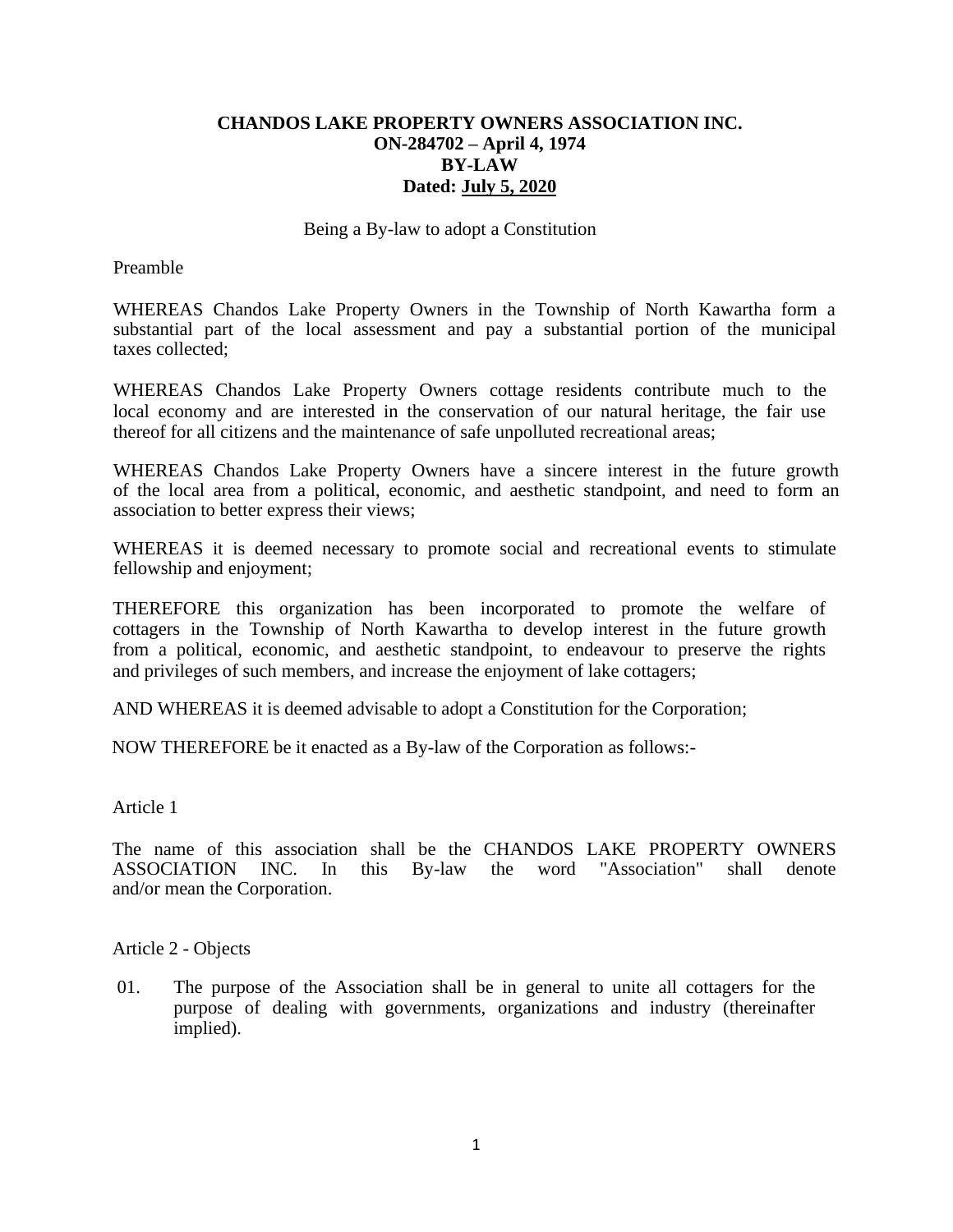- 02. The Association shall assist members with common problems so as to better deal with governments, organizations, and agencies at the municipal, county, regional, provincial, federal, national and international level.
- 03. The association shall provide and promote co-operation and fellowship among members and endeavour to maintain safe and enjoyable recreation areas.
- 04. Without limiting the generality of any of the foregoing, to include such matters as follows.
	- a. To serve as an information centre and central register for the various members, by gathering appropriate statistic and data;
	- b. To co-operate in the protection of water resources from pollution of any kind;
	- c. To help provide the best and most efficient municipal government and legislation for the benefit of all citizens;
	- d. To promote safe and responsible operation of all watercraft and related activities;
	- e. To co-operate with other local organizations which have goals similar to those of the Association;
	- f. To assist in the conservation of fish, fowl, game and resources;
	- g. To aid in all agencies. etc., in. the control of pests and noxious weeds and the preservation of trees, shrubs and wild flowers
	- h. To support the Federation of Ontario Cottager's Association Incorporated where its aims are in common with those of the Association
	- i. Protect the lake by influencing North Kawartha Council to enforce the Comprehensive Zoning By-Laws that are in place based on the following 5 Criteria:
		- 1) When: A Minor Variance or Amendment to the Comprehensive Zoning By-law is requested for a new structure on an existing lot of record within the 30m (100 foot) setback from the high water mark.
		- 2) When: A Minor Variance or Amendment to the Comprehensive Zoning By-law is requested for replacement or renovation of an existing dwelling within the 9m (30 foot) setback of the high watermark
		- 3) When: An amendment to the Comprehensive Zoning By-law is requested for property severance for the purpose of building a new dwelling
		- 4) When: An amendment to the Comprehensive Zoning By-law is requested for Multi-Unit Developments (Plan of subdivision or condominium)
		- 5) When: An amendment to the Comprehensive Zoning By-law is requested for Backlot Development

Actions to be taken:

1) Engage an independent professional Planner or Building Inspector to review the request and write a brief report to CLPOA Directors advising if the request is justified and is respectful of the lake and shoreline environment.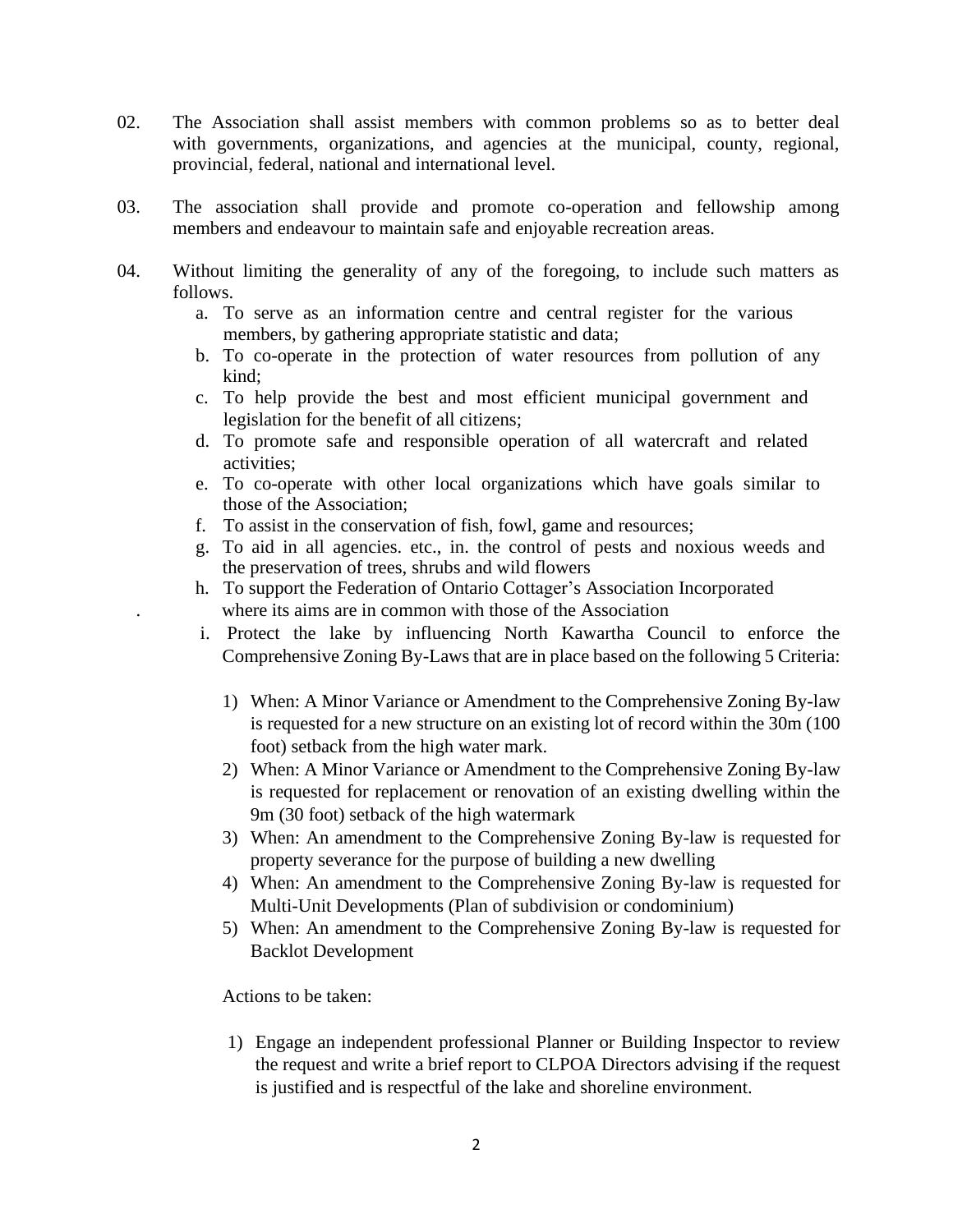- 2) This report would then be circulated to all CLPOA Directors seeking agreeance to oppose request or not
- 3) If the CLPOA Directors feel that a position of opposition is warranted, then a letter would be written and sent to Council as early as possible in advance of the request coming before Council. Notification would also be sent to the Applicant and the CLPOA Membership. In addition, one or more of the CLPOA Directors would attend the Council meeting when the request is scheduled to be reviewed and state our opposition and the reasons
- Article 3 Constituents, Memberships and Fees
	- 01. Prospective members may make application to join the Association and upon acceptance by the Association shall apply the required fees, and shall provide whatever information on land ownership and location required by the Association.
	- 02. The Association shall consist of members who are defined for the purposes of this Constitution.
		- a. Active an owner of property or properties bordering on Chandos Lake. This membership extends to the immediate family or families (including spouses or partners, children, grandchildren) of the owner, although only one person from this membership may vote on any motion at Association meetings.
		- b. Associate any person or persons supporting the objectives of the Association;
	- 03. Each active membership shall be entitled to one vote at Association meetings. An active membership consisting of more than one person shall represent one vote only. Associate members are not entitled to vote at Association meetings.
	- 04. An annual membership fee shall be due to the Association by each member on or before the 0l-January of the calendar year in which the membership is to be effective, or before such other date as the Association may from time to time determine.
	- 05. A Corporation cannot be a member.
	- 06. The annual membership fee shall be set by the Senior Executive and ratified at the Annual General meeting and recorded as a By-law.
	- 07. Honorary, Ex-Officio, Life, Student or other membership classification may be created by the Executive but such memberships shall have not voting power.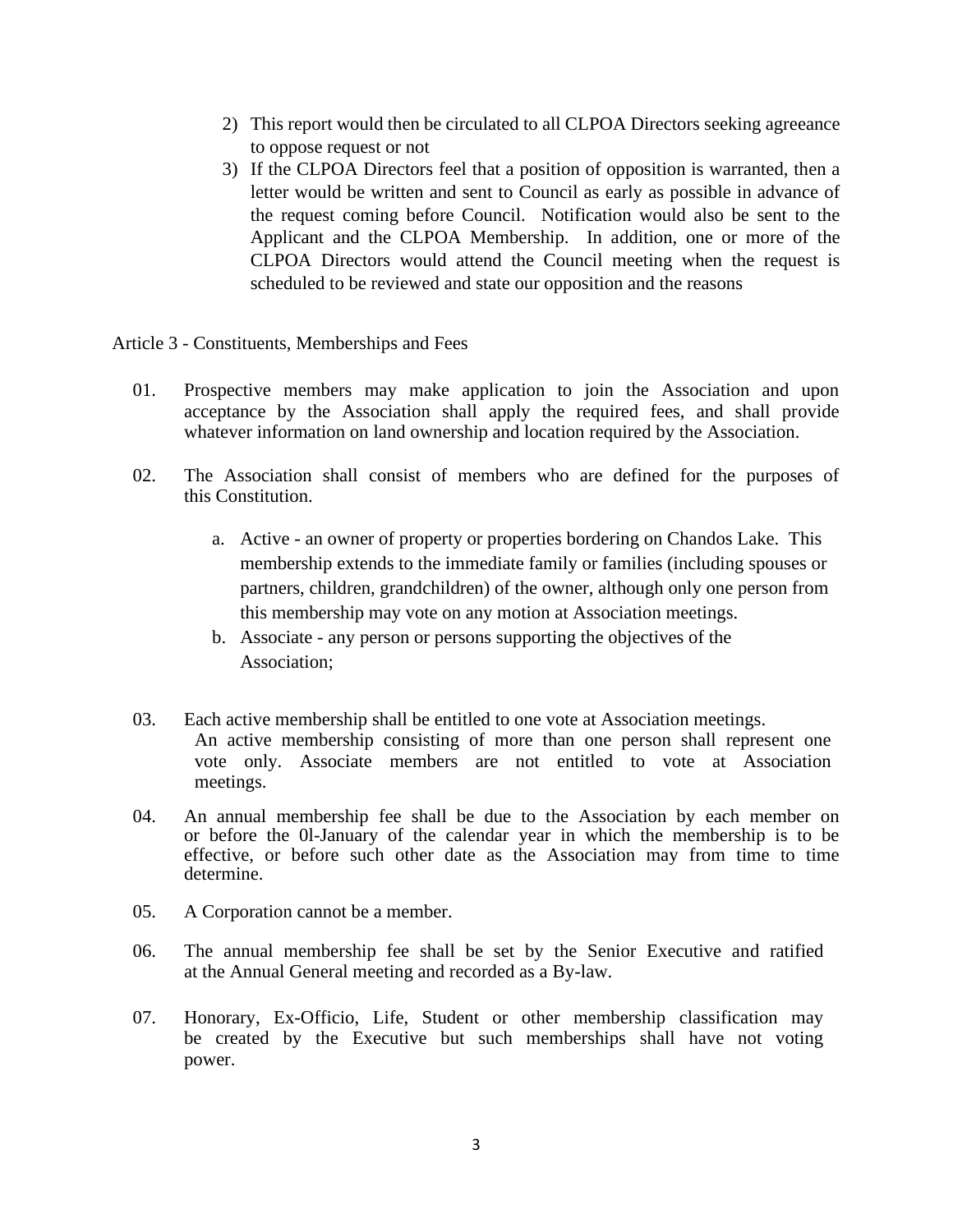## Article 4 - Directors and Officers

01. The Directors of the Association shall constitute and be known as the Senior Executive of the Association. The person who held the office of President prior to the most recent election of Directors shall be styled the Immediate Past President.

The Immediate Past President shall Ex-Officio be a Director of the Association. Following the Annual General Meeting of the Association, the Senior Executive shall appoint from among themselves a President,  $1<sup>st</sup>$  and  $2<sup>nd</sup>$ Vice President and Treasurer, each of whom shall be considered officers of the Association. Each officer must be an active member.

Of the remaining Directors, one shall be appointed Membership secretary.

- 02. Any voting member shall be eligible for election to a Director position.
- 03. A Director's term is two years. A Director may be re-elected.
- 04. The Senior Executive shall be comprised of no less than 6 active members.
- 05. The Officers shall appoint Committee Chairman.
- 06. Members can remove a director by a majority vote at a special meeting where the notice of the meeting states that members will be asked to vote on removing the director. A director is entitled to give the Senior Executive a statement giving reasons for opposing his or her removal if a meeting is called for the purpose of removing him or her. The Senior Executive must immediately circulate the director's statement to members.

#### Article 5 - Duties of Officers

- 01. President:
	- a. shall summon, or cause to be summoned, all general and Executive meetings, except as provided for in the Constitution;
	- b. shall make no motion, but shall be entitled to cast the deciding vote on any issue, shall be responsible for the operation and management of the Association in accordance with its Constitution and By-laws;
	- c. shall be an ex-officio member of any and all committees;
	- d. shall be a signing officer of the Association;
	- e. may have a petty cash imprest in such amount as may be authorized by resolution of the officers;
	- f. shall have charge of the corporate seal;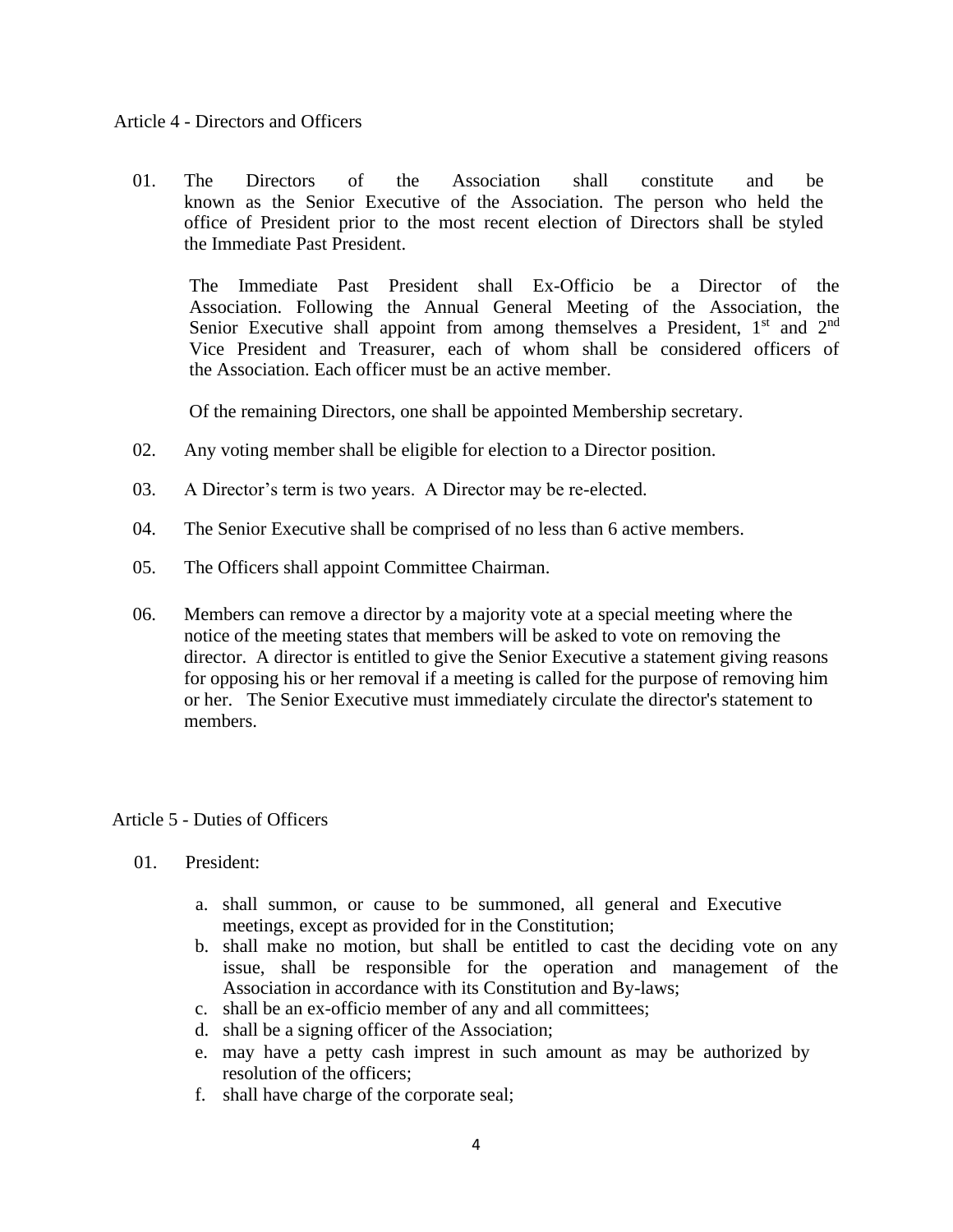02. Immediate Past President:

a. shall advise and assist the President;

- 03.  $1<sup>st</sup>$  and  $2<sup>nd</sup>$  Vice Presidents:
	- a. shall assist the President and carry out any duties assigned to him by the President;
	- b. shall, in the absence of the President or in the case of his inability to act, perform all duties pertaining to the office of the President as may be required in order of Seniority;
	- c. shall be an ex-officio member of all committees to which he/she is named by the President;
- 04. Secretary:
	- a. shall have charge of all minute books and electronic/computer data;
	- b. shall be present at and keep records of all Executive and General Meetings. Shall see to notice of any all Executive and General Meetings, and shall have available at any such meeting such material as may reasonably relate to the Agenda of business to be transacted;
	- c. shall prepare and read minutes of the meetings;
	- d. shall receive and conduct correspondence and shall perform such duties, relevant to the office, as the officers may require;
	- e. in the temporary absence of the Secretary, the Senior officers may appoint a person to act as Secretary;
	- f. may have a petty cash imprest account in such amount as may be determined by resolution of the Senior Executive;
	- g. shall perform such other duties, relevant to his/her office, as the officers may require;

#### 05. Treasurer:

- a. shall be in charge of all books and electronic/computer data pertaining to the financial business of the Association;
- b. shall deposit Associations' funds in a bank or banks as required by the Officers;
- c. shall have custody of any securities, shall sign all cheques in conformity with Association By-laws, and any banking By-law;
- d. shall be a signing officer for the purpose of the Association;
- e. shall keep records of all money received and disbursed;
- f. may have a petty cash imprest account in such amount as may be determined by resolution of the officers;
- g. may give receipts and give duplicates;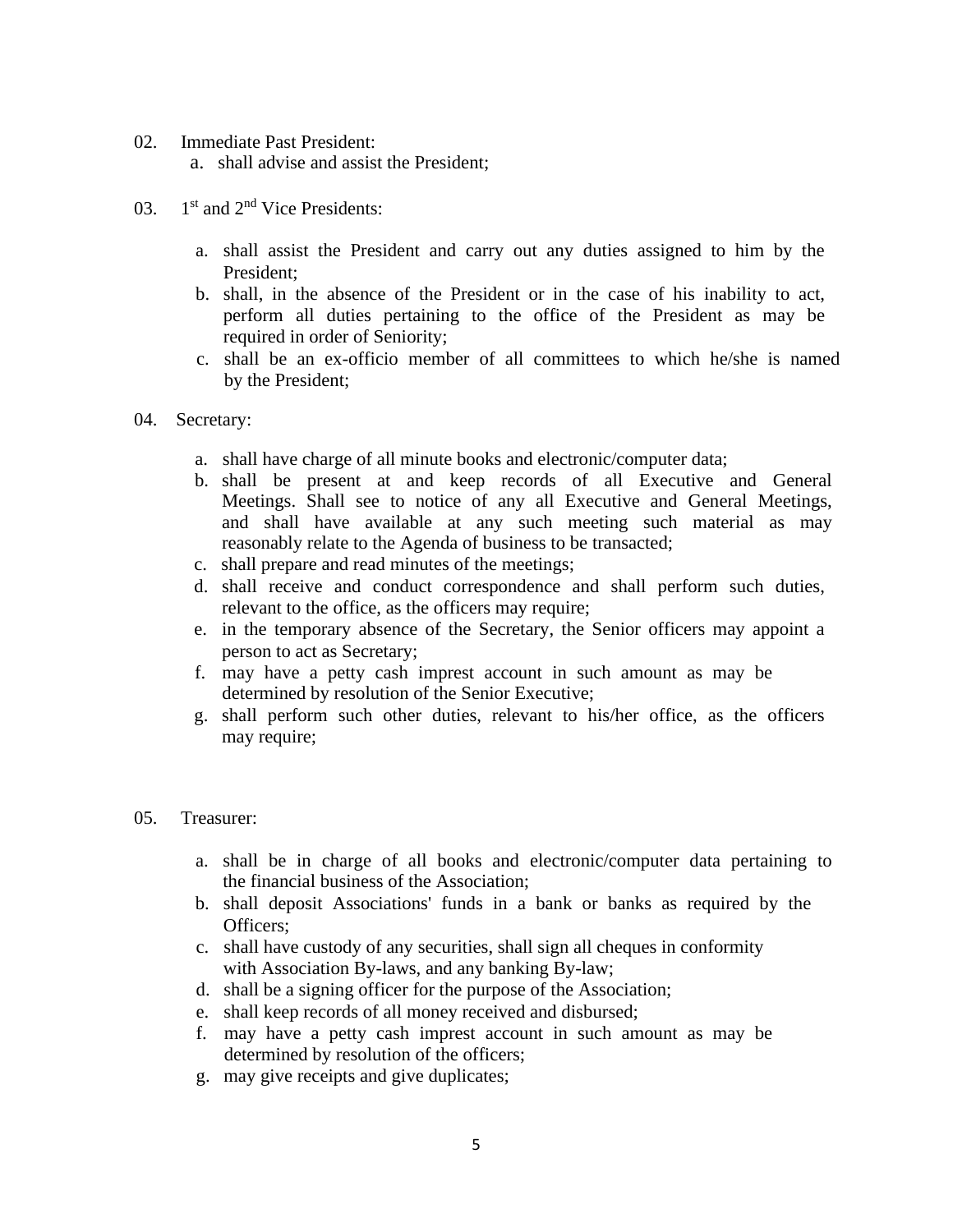- h. shall prepare an annual financial report to be presented at the Annual General Meeting;
- i. shall perform such other duties, relevant to his/her office, as the officers may require;
- j. in the temporary absence of the Treasurer, the senior officers may appoint a person to act in place of the Treasurer;

Article 6 - Committees

- 01. There shall be Environment, Regatta, Membership, Corn and Weiner Roast, and other committees established by the Senior Executive, as may from time to time be deemed necessary, and all committees shall be governed where applicable by the same procedure as set down in this Constitution.
- 02. The Senior Executive shall endorse the chairperson of any committee, as aforesaid, which chairperson shall hold office at the discretion of the Executive.
- 03. A committee shall have committee persons to be drawn from the members, or any other source, us chosen by the committee chairperson. Supporting members are eligible to vote at committee level.
- 04. The scope of each committee shall be outlined in general by the officers.
- 05. Special committees shall be automatically dissolved upon completion of their special task.

Article 7 - Meeting Quorum

- 01. The Annual General Meeting of the Association shall be held not later than the 31-July in each year at a time and place to be decided by the Senior Executive and not less than thirty one (31) days notice in writing shall be given to the members. The AGM in 2021 and subsequent years shall be conducted within six months of previous year's fiscal year end.
- 02. Notices for meeting of members or of board members may be sent electronically. A meeting of the members or of the board members may be held by telephonic or electronic means and a member or board member who, through those means, votes at the meeting or establishes a communications link to the meeting is deemed for the purposes of this Act to be present at the meeting.
- 03. A special general meeting must be convened upon request of the Executive, with notice to members in the most expedited manner.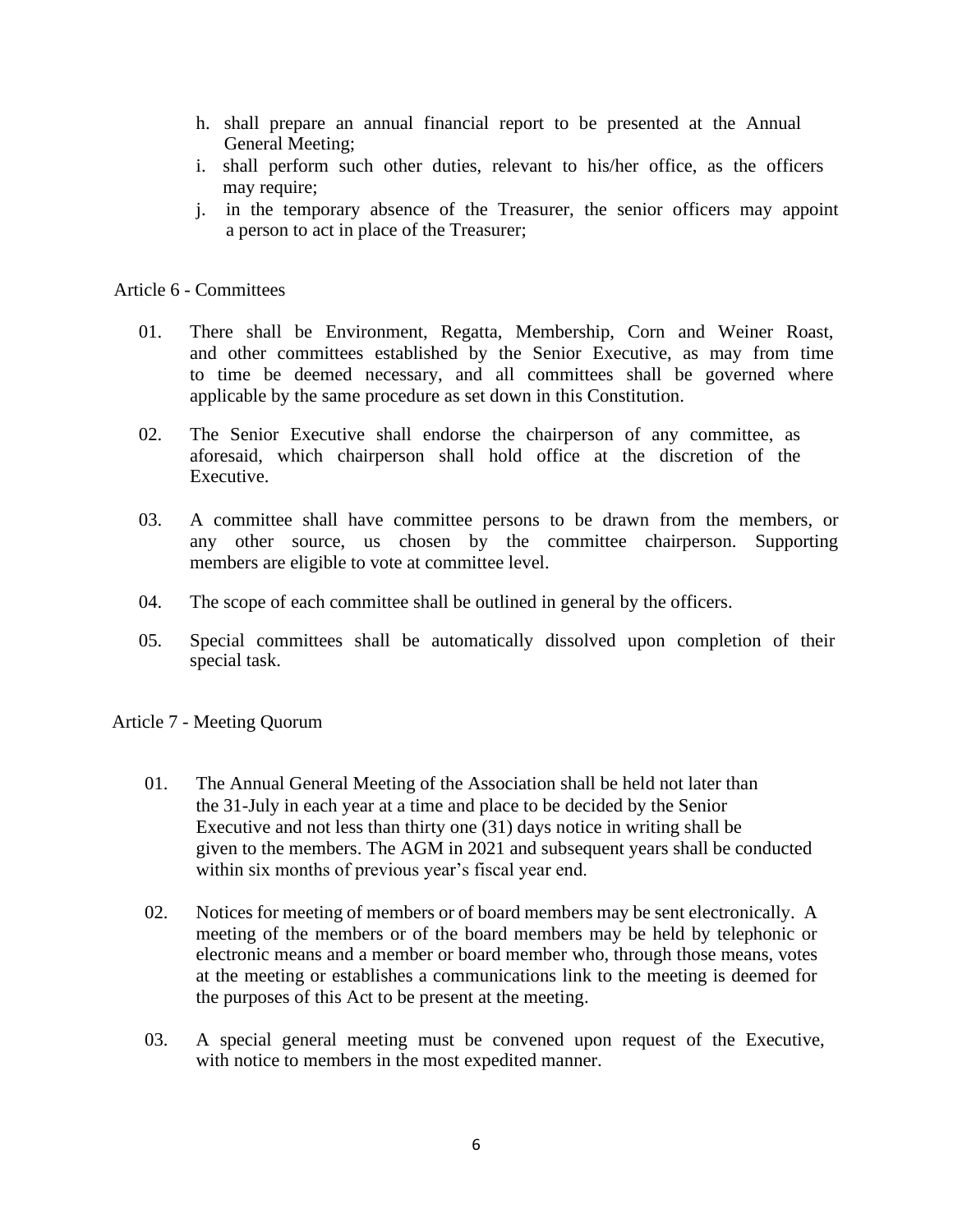- 04. A special general meeting must be convened upon the requisition, in writing, made by one third  $(1/3)$  of the total paid-up voting members; such a meeting must be convened by the Executive within sixty-one (61) days of receipt of the said requisition, the requisition shall state the purpose of the meeting and be filed with the Secretary by way of registered post to the Secretary's address as listed in the current yearbook; if the Executive do not call such a meeting within the specified period then the members requisitioning the said meeting may convene such a meeting on thirty-one (31) days notice in writing to all members whose names shall be made available by the Secretary and shall be capable of transacting any business relevant to the requisition and acting on it for the Association, as if called by the Executive.
- 05. Every notice of any meeting shall state the business to be transacted at such meeting, the place, day and hour of such meeting, and who may attend and be in accordance with the terms provided in the Constitution, reasonable time will be provided.
- 06. A quorum for Executive or Committee meeting shall consist of fifty-one (51) percent of the specific body.
- 07. Business may be conducted at the annual and/or special meetings properly called by majority vote of qualified voting members in attendance.
- 08. No error or accidental omission in giving notice of any meeting to address of last field record, or the non-receipt of notice by any member, shall invalidate such meeting or make void any proceedings taken thereat.
- Article 08 Elections, Nominations and Voting
	- 01. The election of Executive officers, as may be required, shall be held annually at the Annual General Meeting, and shall be by open vote to all eligible voters, unless acclaimed. Eligible voters are CLPOA member in good standing. Good standing is a member who has paid in full their annual fees. Newly elected Executive Officers shall assume their respective duties immediately. Executive officers may fill vacant Executive positions, as required, between elections, unless the vacated position happens within 90 days of the AGM, in which case the position will be left open for nomination. Appointments to the Executive shall be ratified by the membership at the next Annual General Meeting.
	- 02. Notice of all open nominations are to be given to the members at least 45 days in advance of the AGM, with the final candidate list and all electronic voting matters being forwarded to members 31 days in advance of the AGM.
	- 03. All matters, save as otherwise provided in the Constitution, shall be decided by a simple majority of eligible voters present and by show of hands, or by an advanced electronic vote. A secret ballot in any matter may be requested by a voting member which request shall be decided by a show of hands.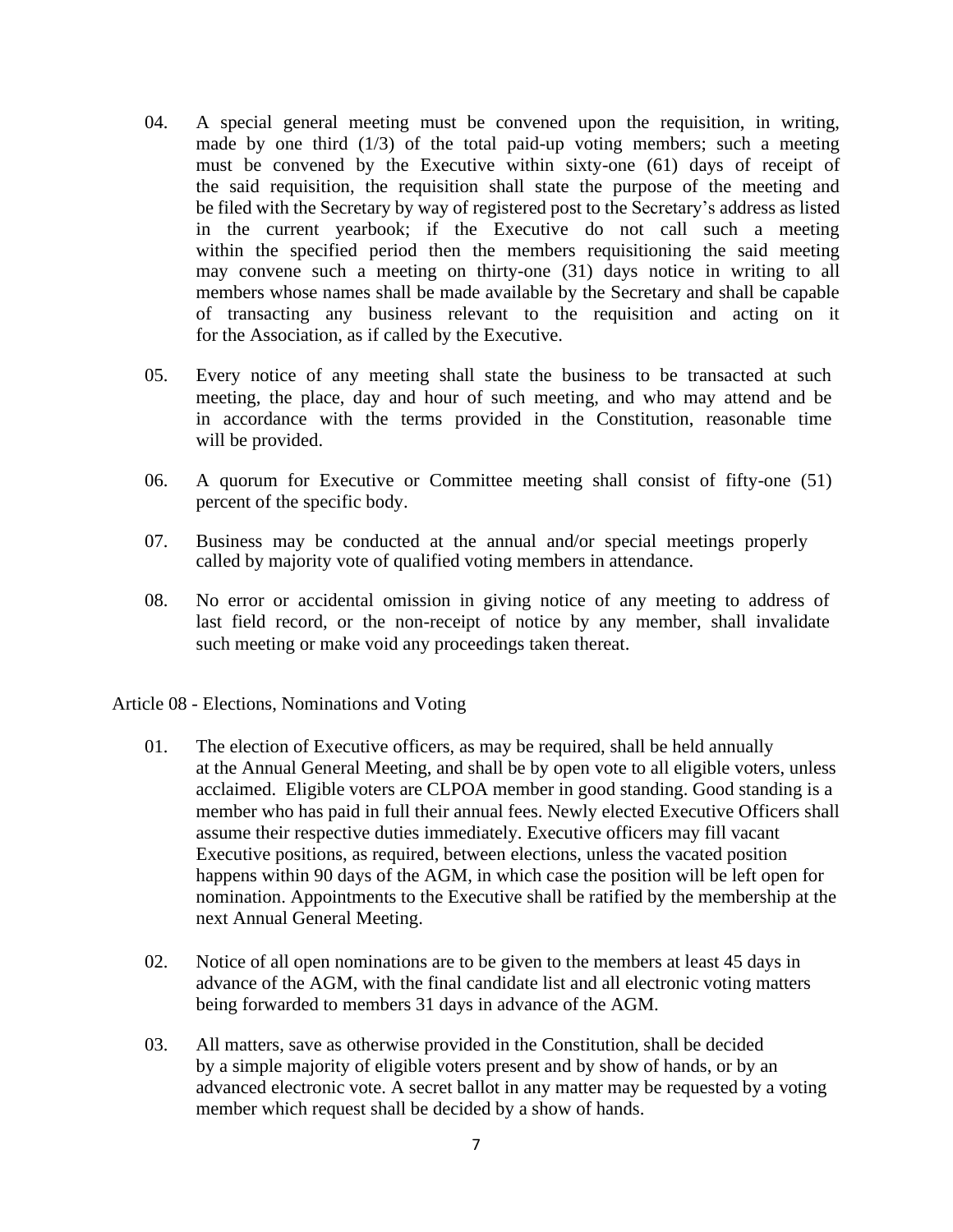- 04. In certain matters the Senior Executive may seek the opinion of the general membership by a plebiscite through ballots by mail.
- 05. Voting by proxy is not permitted.
- 06. Nominations may be made by any voting member provided they are properly seconded by any voting member and accompanied by a statement from the nominee that he will stand for office, which statement may either be written or oral.
- 07. Votes requiring a simple majority, which result in a tie may be broken by the President casting his vote at the AGM.
- 08. Electronic Voting
	- a. All Electronic Voting Results will be kept secret (by 2 members of the Executive) until after the results of open vote at the AGM.
	- b. All Electronic Votes will be cast prior to the AGM. The Electronic voting period will be 7 days, ending 2 days prior to the AGM.
	- c. All matters eligible for vote (include Elections, By-Laws, & Constitutional Amendments) must be presented to members 31 days in advance of the AGM, in accordance with Article 7, 01.
	- d. All members will only be allowed one vote on matters, either electronic, or by a show of hands at the AGM (One is able to electronically vote, then show up at the AGM for information and to vote on the non-electronic vote matters, if any).
	- e. It is understood that there may be voting matters that are brought up at the AGM which will not be subjected to an electronic vote. A member must recognize their inability to vote on these issues if they chose to not show up.

Article 09 - Fiscal Year and Auditors

- 01. The Fiscal Year shall end on 31-December each year.
- 02. Auditors may be appointed, and remuneration set, by the Executive,

#### Article 10 - Amendment

01. The Constitution may be amended by a two-thirds majority vote of the voting members of the Association in attendance at the Annual Meeting and the voting members using electronic voting; provided that notice of motion regarding such amendment duly seconded in writing is received by the Secretary at least sixty-three (63) days prior to the said meeting. The Secretary shall forward to the members the notice of motion to amend with the notice of the meeting.

## Article 11 - General